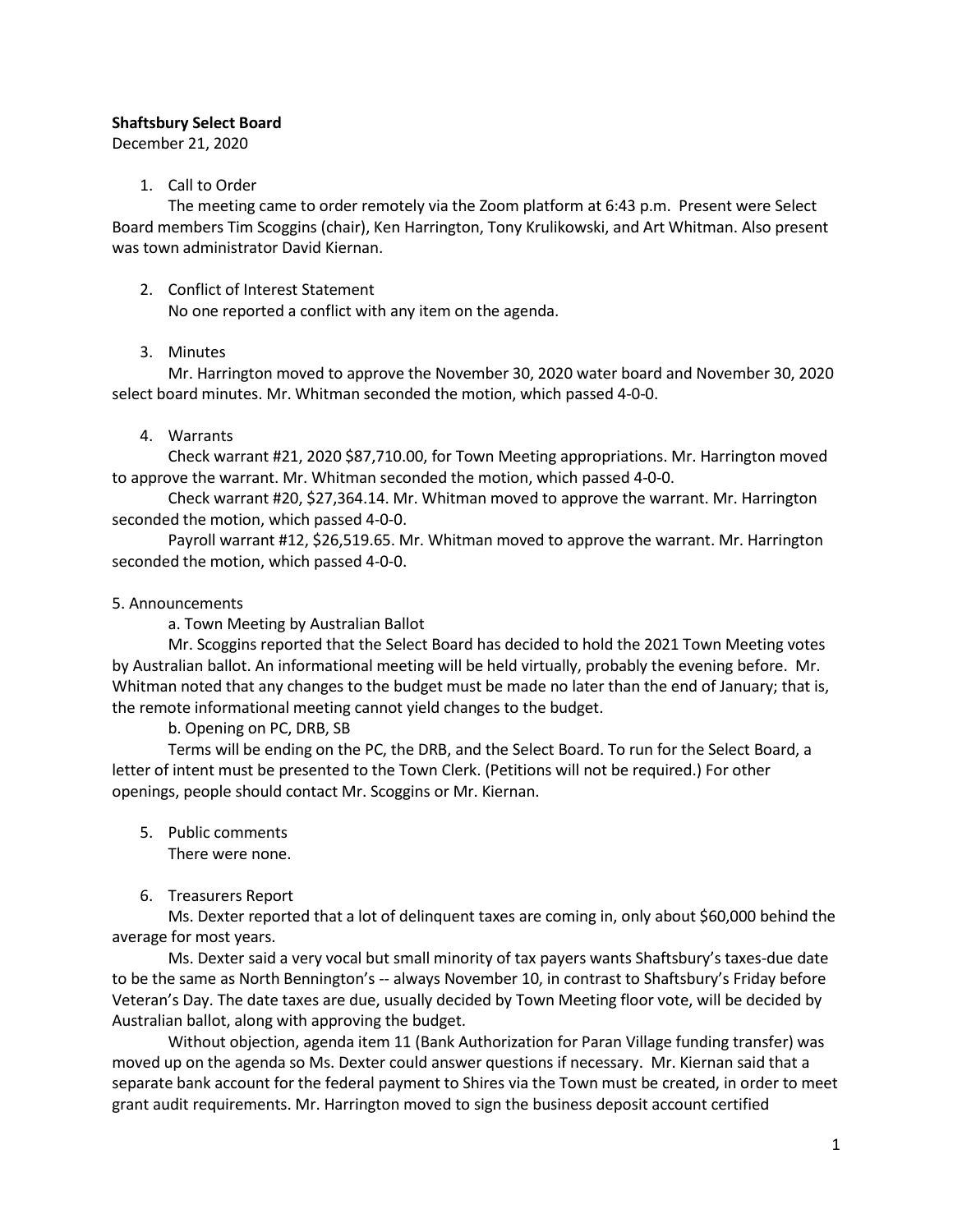resolutions from Peoples Bank. Mr. Whitman seconded the motion, which passed 4-0-0. Mr. Kiernan will leave the resolutions with the Town Clerk for signing and notarizing by Mr. Whitman, Mr. Harrington, and Mr. Scoggins.

7. Sally Gannon Solar Project –Martha Staskus, Norwich Solara. Vote to Reaffirm Preferred Site **Designation** 

The owners of the land have changed their mind and the project will not be going forward.

8. Budget FY22

Mr. Kiernan thanked the community organizations for keeping their requests flat, for the most part.

WBTN's request for \$5000 was submitted via petition and was approved by the voters in 2020. Mr. Kiernan, however, noted that \$5000 is equal to 27% of the station's total budget. Mr. Whitman thought it might be better to base the contribution on how much of its listenership is represented by Shaftsbury citizens. Mr. Scoggins said he was inclined to leave the \$5000 in the budget as it had been approved by the voters, after a successful petition drive, and a petition drive now to address a changed amount isn't feasible. Mr. Kiernan wondered if the Town shouldn't have a representative attend a Select Board meeting to explain their request, so the voters could better understand it.

•Community Appropriation Reviews

1. Shirekids –new application

Nicole Campbell presented the organization's request. She said she started Shirekids in 2019 to offer Dolly Parton's Imagination Library to Bennington County. The program provides one free book annually to enrolled children ages birth to five. Fifty-three Shaftsbury children are currently enrolled. Nine have recently graduated from the program. Shirekids pays for the books, which are deeply discounted to \$2- \$3 each. Imagination Library negotiates with the publishers for the discounts. Shirekids is responsible for outreach to child care centers, pediatricians, social service workers, and others. Shirekids's monthly invoice for books is about \$1700. Ms. Campbell said she hopes to secure a stable income one-third from grants, onethird from towns, and one-third from businesses and individuals going forward. Ms. Campbell is requesting \$500 from Shaftsbury in 2021. Mr. Whitman moved to place a request for \$500 from Shirekids on the ballot. Mr. Harrington seconded the motion, which passed 4-0-0.

2. Presentation by McCullough Library –no change in request

Jennie Rozycki said she was attending this evening because she thought it the library's responsibility to check in and answer questions. While the building is closed, a book pick-up service is now in place, serving folks three times weekly. One can call the library, email it, or use a link on the library's website to request a book. She said loan numbers have been stable, when the early summer ten-week complete closure is taken into account. She said a small business training program called Linda.com has instituted, and in 2021 Kanopy, a film service, will be offered. The library's WiFi has been very popular. Those wishing a library card should simply contact the library.

•Draft Budget Review

Mr. Kiernan said the proposed increase for 2021 is has been revised to \$25,184, a 1.1% increase over last year. About one half of that is the \$10,000 annual air pack reserve fund for the Fire Department, which was discussed at an earlier Select Board meeting. Also new is an emergency